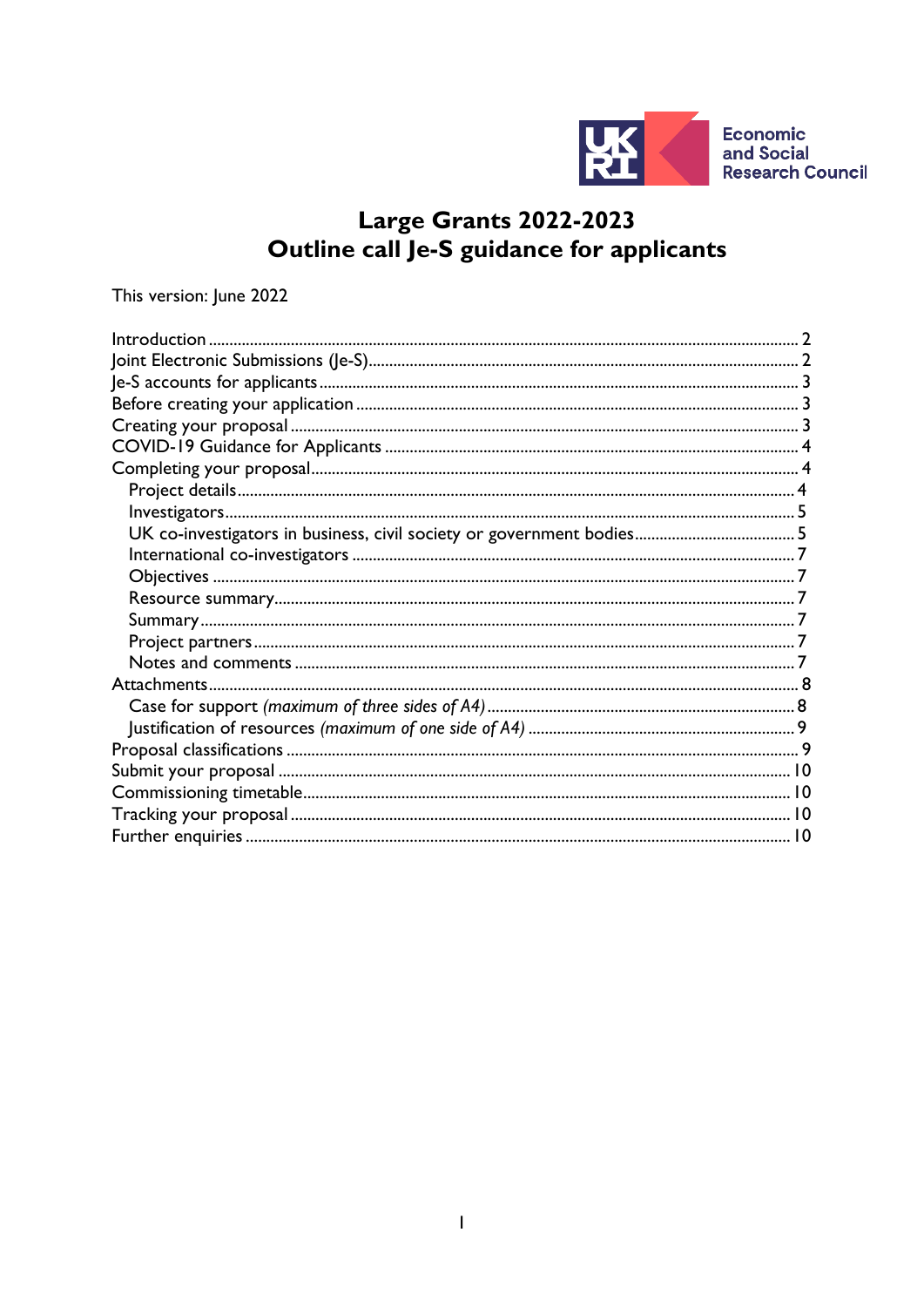## <span id="page-1-0"></span>**Introduction**

This guidance is created to assist applicants in the completion of their outline application. It is specific to this outline scheme and should be used in conjunction with the following information:

- **[ESRC Research Funding Guide](https://esrc.ukri.org/funding/guidance-for-applicants/research-funding-guide/)**
- [ESRC guidance on 'How to write a good research grant application'](https://esrc.ukri.org/funding/guidance-for-applicants/how-to-write-a-good-research-grant-proposal/)
- **Je-S help text** is available in every page of your le-S form, simply click on the question mark against any section (or on the word 'Help' in the top right hand corner of each page)
- **Je-S helpdesk** (for all Je-S system enquiries) [jeshelp@je-s.ukri.org](mailto:jeshelp@je-s.ukri.org) Telephone: 01793 444164

If you experience difficulties using Je-S or have questions regarding its use, helpdesk staff are currently working remotely via email. If phone assistance is required a call back can be provided. Telephone hours are Monday to Thursday 8.30am - 5.00pm, Fridays 8.30am - 4.30 pm ` (excluding bank holidays and other holidays).

When reporting problems by email or telephone, please give your name, organisation and userid, the date and time, what part of the form or system you were working on, and the nature of the problem.

## • **Scheme-specific guidance** [https://www.ukri.org/opportunity/large-grants-for-ambitious-research-in-the](https://www.ukri.org/opportunity/large-grants-for-ambitious-research-in-the-social-sciences-outline-stage/)[social-sciences-outline-stage/](https://www.ukri.org/opportunity/large-grants-for-ambitious-research-in-the-social-sciences-outline-stage/)

For further information contact:

• Email: [LargeGrants2022-23@esrc.ukri.org](mailto:LargeGrants2022-23@esrc.ukri.org)

**Important:** Where information and guidance issued in this document differs from the general guidance offered in these sources, you should adhere to the guidance in this document.

# <span id="page-1-1"></span>**Joint Electronic Submissions (Je-S)**

All applications under this scheme must be completed and submitted through UKRI's Joint Electronic Submissions system (Je-S). To be able to do this the organisation must be registered (or self-registered) for Je-S, and the applicants must hold Je-S accounts.

UK higher education institutions and some other independent UK research organisations are already **recognised institutions** on Je-S (including any recognised Independent Research Organisation\*). A list of these organisations is available from the Je-S login page. The organisation will have set up the le-S submission process and will therefore be available within the Je-S searches.

\**IRO eligibility policy now includes Eligible Public Sector Research Establishments (PSREs). Such organisations that have been awarded eligibility status are treated as normal Research Organisations from an eligibility point of view. They can apply as the lead RO and will be funded under fEC rules (i.e. 80%) whether relevant applicant is PI or Co-I status Also, please note that applicants based in UK NHS Trusts, Hospitals, Boards or GP Practices that are considering applying as the lead applicant to this call should contact the Je-S Helpdesk*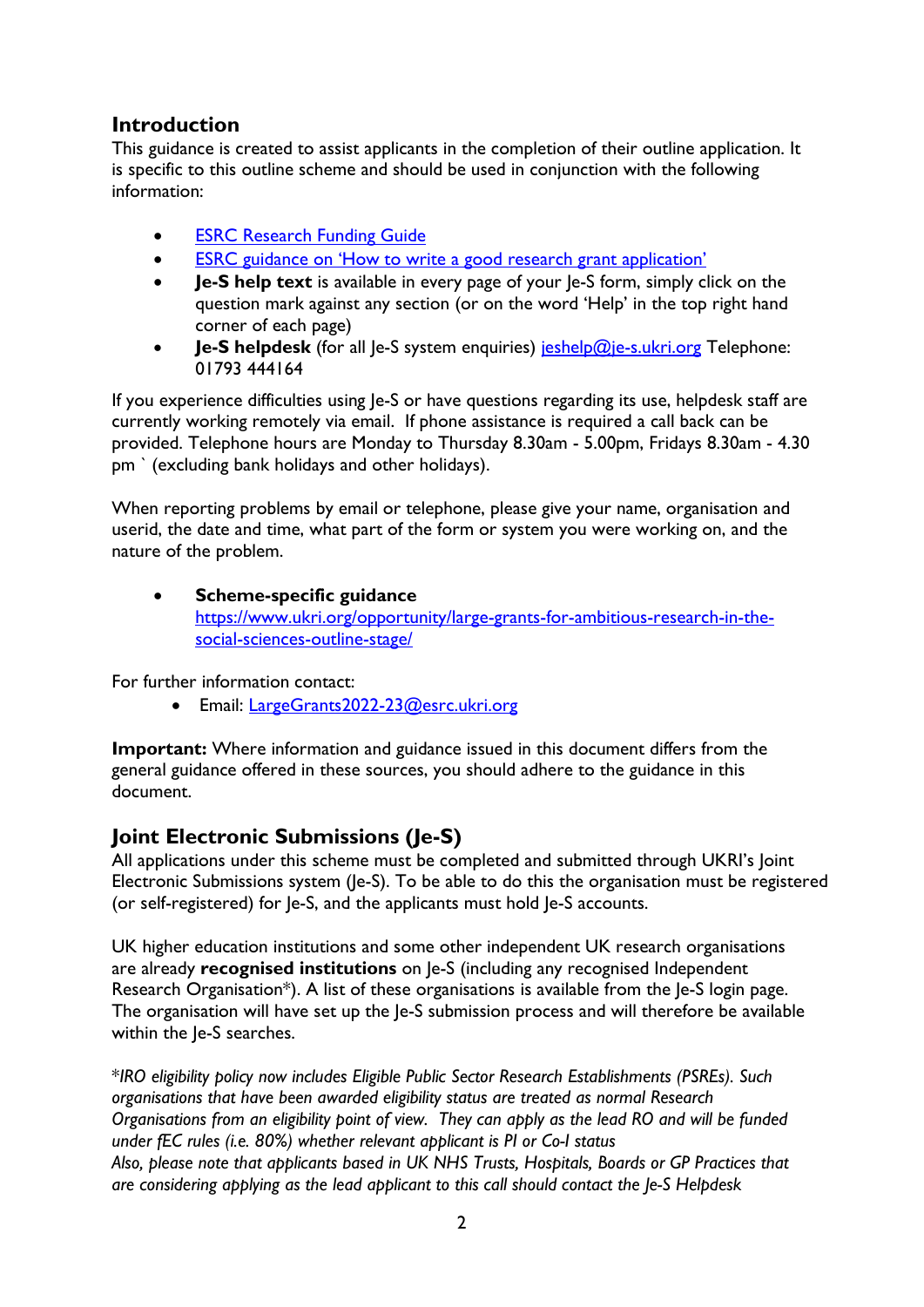*(*[jeshelp@je-s.ukri.org](mailto:jeshelp@je-s.ukri.org) *or 01793 444164) to ensure that their organisation is correctly registered on the Je-S system. If the organisation is not correctly Je-S registered, an e-mail request for Je-S registration will be required from the organisation. Please allow at least six weeks for the Je-S registration process, prior to the closing date of the call. Additionally, please ensure that all personal Je-S accounts associated with individuals expected to be named on the proposal have been requested at least seven working days before the proposal will be submitted*.

# <span id="page-2-0"></span>**Je-S accounts for applicants**

All principal and co-investigators must have a Je-S account which has been verified by a third party before they can be found in searches within the Je-S System and added as an applicant. To get you started on creating an account please refer to the *le-S* helptext.

Please ensure that applicants select the 'Account Type: Research Proposal' and the option: 'An Applicant on a Standard or Outline Proposal' - see [helptext.](https://je-s.rcuk.ac.uk/Handbook/pages/SettingupaJeSaccount/SettingupaJeSaccount.htm) Je-S accounts should be created as soon as possible once the call opens to allow sufficient time for the account(s) to be verified.

# <span id="page-2-1"></span>**Before creating your application**

Research applications may **only** be made on Joint Electronic Submission (Je-S) forms.

Please note that **the deadline for Research Organisation submission of proposals is 16:00 on 20 September 2022. You should allow sufficient time for completion of the Research Organisation submission process checks/ authorisation. It will not be possible to submit proposals after the set deadline.** You can view all Je-S registered organisations via page [https://www.ukri.org/funding/how-to-apply/eligibility/,](https://www.ukri.org/funding/how-to-apply/eligibility/) to ascertain whether the proposed submitting organisation is registered. However, eligible HEIs are not listed on this page

# <span id="page-2-2"></span>**Creating your proposal**

To create your proposal:

- 1. Log in to le-S.
- 2. From the Home Screen, Select Documents to the left of the screen and then select New Document
- 3. On the Add new document screen: Select 'Call search' (highlighted at top of screen). When prompted type in the outline call title 2022/2023 Large Grants Outline Call and select from the list created. The remaining selection fields will be automatically populated.
- 4. Select the 'Create Document' button.

# **Organisation internal submission structure**

If your organisation is registered it is recommended that applicants forward their application to the submitter pool at least 24 hours before the call deadline to allow sufficient time for the approval and final submission process. This does not apply to self registered organisations, who submit direct to Council. The proposal must be submitted through Je-S to ESRC by the institution's nominated contacts. Once the applicant completes and submits the proposal, notification is then sent to their organisation's 'submitter' to action. The 'submitter' is the person in that organisation authorised to approve the proposal and do the final stage of submission.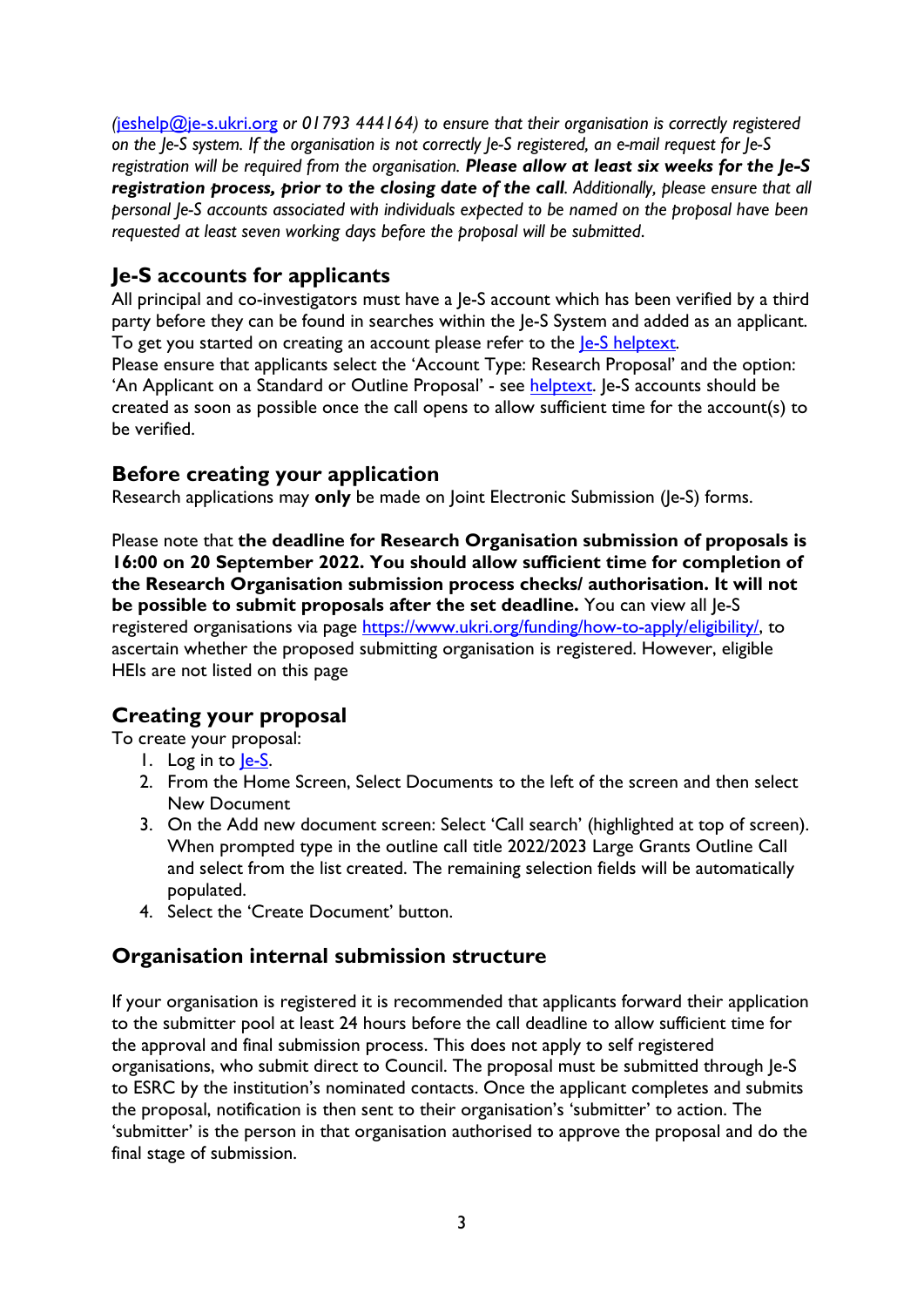The applicant will receive an email confirming that the proposal has been submitted to the Submitter Pool – this means the proposal is still with the organisation but is **not** yet submitted to the research council. The final submission process is the responsibility of the host institution, and the ESRC cannot accept responsibility for any delay which may occur at this stage. We strongly advise applicants check that they receive an email confirmation from the Je-S System confirming that the proposal has been submitted to the research council.

Use of your personal information – UK Research and Innovation capture and process personal information in line with current data protection legislation; General Data Protection Regulation (GDPR) and any amendments by the UK Data Protection Bill and/or relevant acts of parliament.

# <span id="page-3-0"></span>**COVID-19 Guidance for Applicants**

## • **Accounting for the unknown impacts of COVID-19**

UKRI acknowledges that it is a challenge for applicants to determine the future impacts of COVID-19 while the pandemic continues to evolve. Applications should be based on the information available at the point of submission and, if applicable, the known application specific impacts of COVID-19 should be accounted for. Where known impacts have occurred, these should be highlighted in the application, including the assumptions/information at the point of submission. There is no need to include contingency plans for the potential impacts of COVID-19. Requests for travel both domestically and internationally can be included in accordance to the relevant scheme guidelines, noting the above advice.

(Reviewers will receive instructions to assume that changes that arise from the COVID-19 pandemic, post-submission, will be resolved and complications related to COVID-19 should not affect their scores.

Where an application is successful, any changes in circumstances that affect the proposal will be managed as a post-award issue.)

# <span id="page-3-1"></span>**Completing your proposal**

The initial Je-S document instructions page will give you general guidance on the navigation layout, specifically icon descriptions.

The left hand column 'Document Menu' lists all the sections associated with this call and clearly identifies which ones are mandatory (green tick).

The details below are not an exhaustive step-by-step guidance, and we recommend that you refer to the Je-S helptext for additional information.

Please note you may return to edit saved documents at any time.

## <span id="page-3-2"></span>**Project details**

- Select organisation and department from drop-down lists
- 'Your Reference' should be supplied by your research organisation (consult your Research Office). If your administration cannot provide a reference, a suitable reference of your own choice will be acceptable.
- Enter Project Title (maximum limit of 150 characters).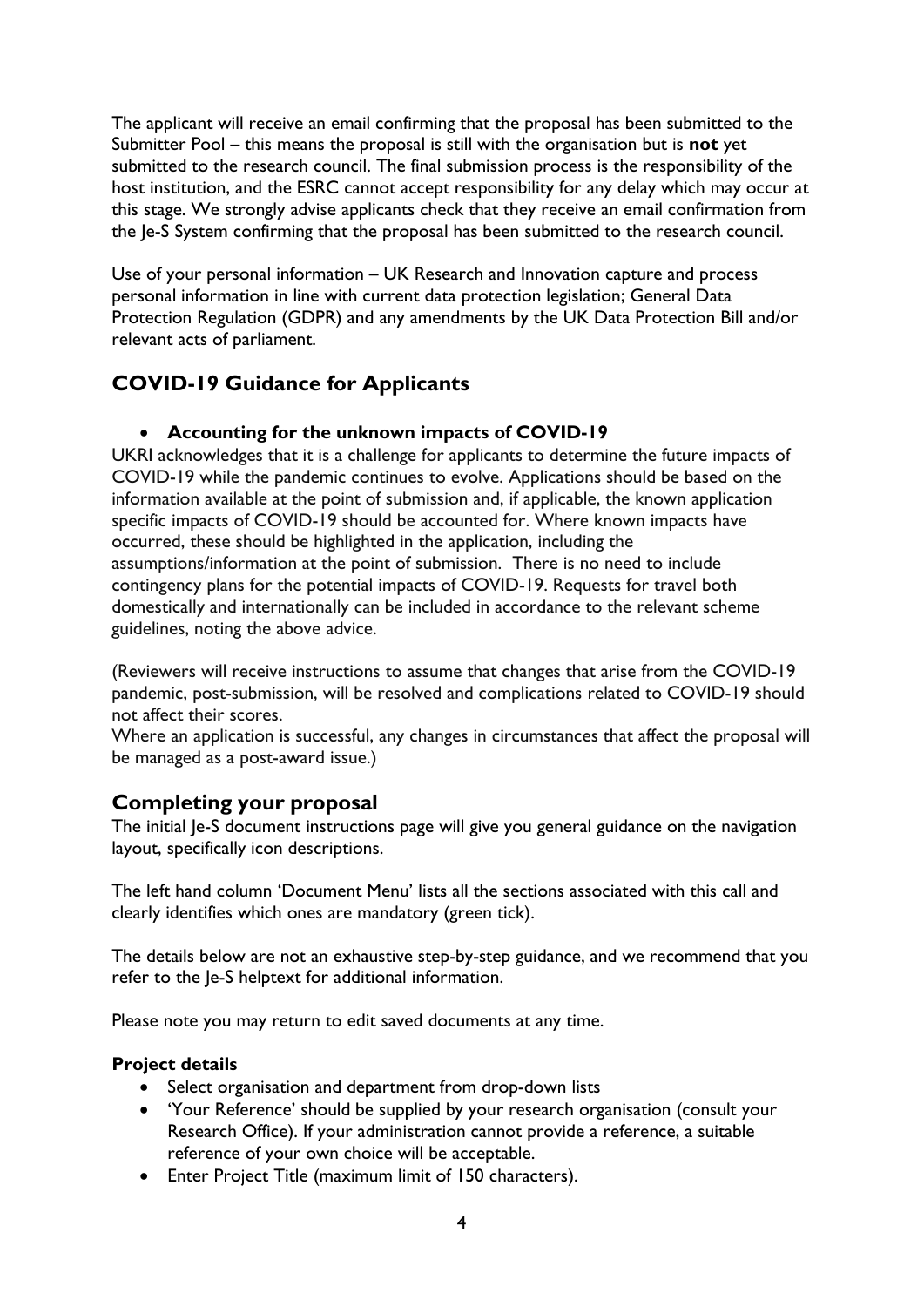- Please include the phrase '**Crises highlight**' at the beginning of your grant title so that we can identify it as a proposal to the highlight notice call.
- For Proposal Call, select 2022/2023 Large Grants Outline Call. Please note that the option will only be available once the call is live (this may have already pre-populated into the form).
- Please enter desired start date and duration of research.

#### <span id="page-4-0"></span>**Investigators**

Enter the name of the principal investigator (PI) and any co-investigators if applicable. Investigators may be from more than one research organisation, but the PI must be from the organisation that will administer the grant. The PI will take intellectual leadership of the project and manage the research; this individual will be the contact person for ESRC correspondence. All named investigators are responsible for ensuring that successful applications are undertaken and completed in the manner specified.

#### **Post will outlast project**

Select Yes or No. Please note, there is an expectation that the PI's post will be in place for the duration of a funded project. This means if this questioned is answered with "No" then a pop-up message will display, confirming that if the proposal is successful at a subsequent full call stage, it is the RO responsibility to ensure the PI's post will be extended to match the project end date. By submitting the proposal, the RO is taking collective responsibility to comply with this request.

**Third party data protection** - Applicants must ensure that they have obtained the permission of any other person named on the proposal form (for example any Co-Investigators or Project Partners) for the provision of their personal information to UKRI and the processing of their data by UKRI for the purpose of assessing the application and management of any funding awarded

#### <span id="page-4-1"></span>**UK co-investigators in business, civil society or government bodies**

Please note that any researcher from an established business, civil society or government body based in the UK will be eligible to be listed as a **co-investigator** under 2022/2023 Large Grants Outline Call*.* 

The ESRC will fund 100% of justified costs, however, the project costs associated with these types of Co-I contributions must not exceed 30% of the overall cost of the grant (at 100% fEC). Please note that costs cannot be claimed from government bodies.

The lead research organisations of proposals which include co-investigators from the UK business sector or from third sector organisations that engage in economic activity<sup>[1](#page-4-2)</sup> must ensure that the involvement of these organisations complies with any legislation applicable in the United Kingdom on or after 1 January 2021 that regulates the granting by a public sector body of any advantage which threatens to or actually distorts competition in the United

<span id="page-4-2"></span> $1$  Economic activity' means putting goods or services on a market. It is not necessary to make a profit to be engaged in economic activity: if others in the market offer the same good or service, it is an economic activity. Department for Business Innovation & Skills, State Aid: The Basics Guide, July 2014 -

[https://assets.publishing.service.gov.uk/government/uploads/system/uploads/attachment\\_data/file/443686/](https://eur01.safelinks.protection.outlook.com/?url=https%3A%2F%2Fassets.publishing.service.gov.uk%2Fgovernment%2Fuploads%2Fsystem%2Fuploads%2Fattachment_data%2Ffile%2F443686%2FBIS-15-417-state-aidthe-basics-guide.pdf&data=04%7C01%7CJulian.Style%40esrc.ukri.org%7C698ff429d0cf449ff2bb08d99961c172%7C2dcfd016f9df488cb16b68345b59afb7%7C0%7C0%7C637709467394267181%7CUnknown%7CTWFpbGZsb3d8eyJWIjoiMC4wLjAwMDAiLCJQIjoiV2luMzIiLCJBTiI6Ik1haWwiLCJXVCI6Mn0%3D%7C1000&sdata=ZuiRexMbE3XfKjDuuuMn96f2FMG04w%2FdfEW7lO6q0VY%3D&reserved=0) [BIS-15-417-state-aidthe-basics-guide.pdf.](https://eur01.safelinks.protection.outlook.com/?url=https%3A%2F%2Fassets.publishing.service.gov.uk%2Fgovernment%2Fuploads%2Fsystem%2Fuploads%2Fattachment_data%2Ffile%2F443686%2FBIS-15-417-state-aidthe-basics-guide.pdf&data=04%7C01%7CJulian.Style%40esrc.ukri.org%7C698ff429d0cf449ff2bb08d99961c172%7C2dcfd016f9df488cb16b68345b59afb7%7C0%7C0%7C637709467394267181%7CUnknown%7CTWFpbGZsb3d8eyJWIjoiMC4wLjAwMDAiLCJQIjoiV2luMzIiLCJBTiI6Ik1haWwiLCJXVCI6Mn0%3D%7C1000&sdata=ZuiRexMbE3XfKjDuuuMn96f2FMG04w%2FdfEW7lO6q0VY%3D&reserved=0) Engagement in economic activity relates to an organisation's activity rather than its legal form, therefore commercial companies, non-profit organisations, charities, public bodies and research organisations can all act as enterprises, depending on the activities they are involved in.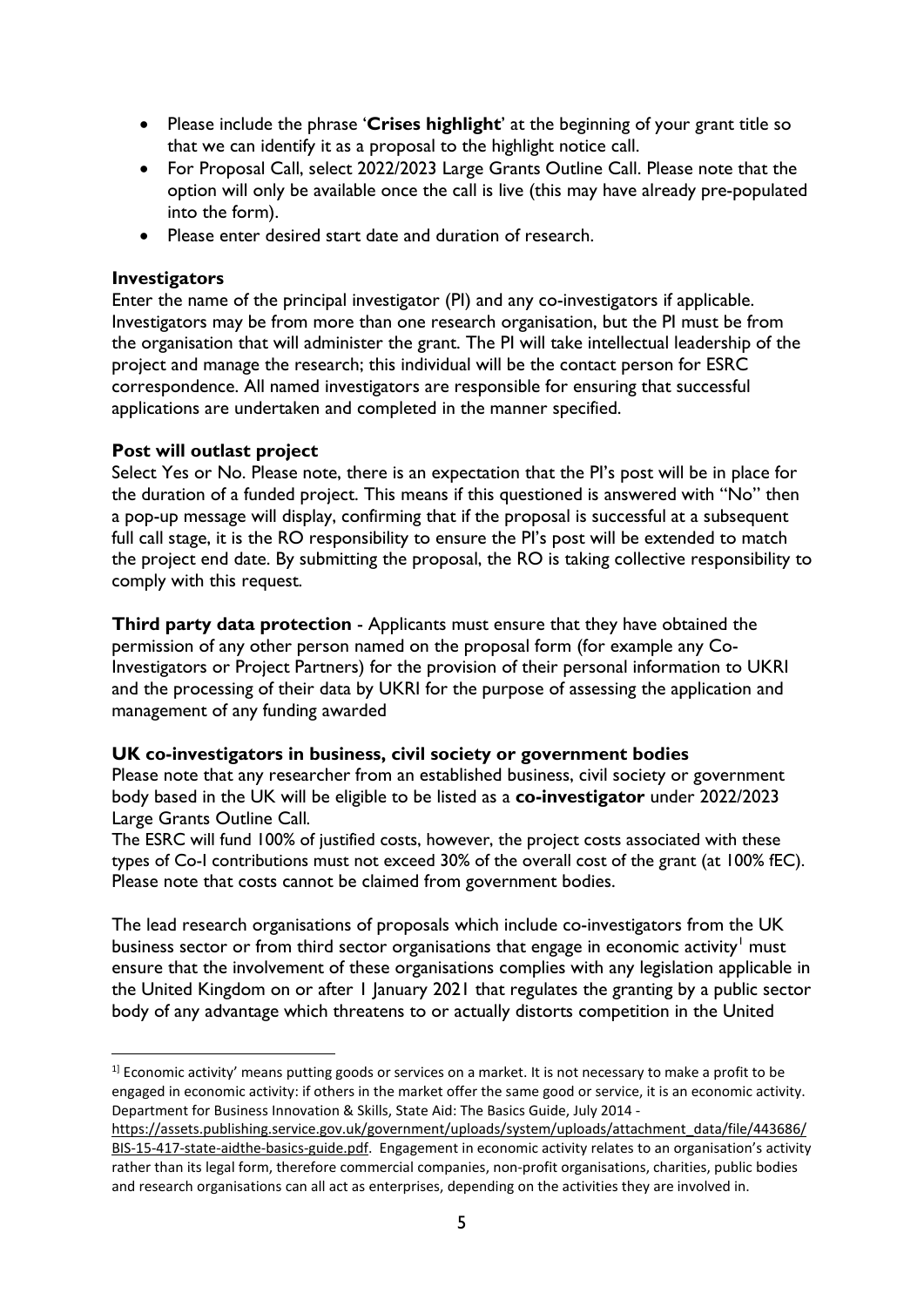Kingdom and/or any other country or countries ("UK Subsidy Control Framework"). Under UKRI grants terms and conditions RGC 2.3.1 it is the responsibility of the Research Organisation to ensure their use of the grant complies with such legislation and any breach of the UK Subsidy Control framework (or EU State Aid law if applicable) may require UKRI to recover some or all Grant funding, together with interest. For further information please refer to the BEIS guidance for Subsidy Control.

Proposals which include co-investigators from third sector organisations that are deemed **not** to engage in economic activity must provide evidence of this status in the Justification of Resources section of the proposal form.

On receipt of the proposal, eligibility of business, civil society or government body will not normally need to be checked if it is reasonably clear that they are appropriate to conduct the work. Where there is doubt, checks will be carried out should a positive funding decision be taken.

It is recommended that potential UK co-investigators from business or civil society should create Je-S accounts as soon as possible once the call opens to allow sufficient time for the account(s) to be verified.

The costs that can be claimed for business, third sector and government body Co-Is is dependent upon the organisational sector and whether or not the organisation is engaged in economic activity, as set out in the [UK business, third sector or government body co](https://eur01.safelinks.protection.outlook.com/?url=https%3A%2F%2Fwww.ukri.org%2Fwp-content%2Fuploads%2F2021%2F07%2FESRC-210721-Including-Co-investigatorsFromUK-businessThirdSectorOrGovernment.pdf&data=04%7C01%7CJulian.Style%40esrc.ukri.org%7C698ff429d0cf449ff2bb08d99961c172%7C2dcfd016f9df488cb16b68345b59afb7%7C0%7C0%7C637709467394257208%7CUnknown%7CTWFpbGZsb3d8eyJWIjoiMC4wLjAwMDAiLCJQIjoiV2luMzIiLCJBTiI6Ik1haWwiLCJXVCI6Mn0%3D%7C1000&sdata=751VEOYY9K%2F%2BDefQW9h7K%2FKdngBaHJFKjHev0dD0g1Y%3D&reserved=0)[investigator guidance](https://eur01.safelinks.protection.outlook.com/?url=https%3A%2F%2Fwww.ukri.org%2Fwp-content%2Fuploads%2F2021%2F07%2FESRC-210721-Including-Co-investigatorsFromUK-businessThirdSectorOrGovernment.pdf&data=04%7C01%7CJulian.Style%40esrc.ukri.org%7C698ff429d0cf449ff2bb08d99961c172%7C2dcfd016f9df488cb16b68345b59afb7%7C0%7C0%7C637709467394257208%7CUnknown%7CTWFpbGZsb3d8eyJWIjoiMC4wLjAwMDAiLCJQIjoiV2luMzIiLCJBTiI6Ik1haWwiLCJXVCI6Mn0%3D%7C1000&sdata=751VEOYY9K%2F%2BDefQW9h7K%2FKdngBaHJFKjHev0dD0g1Y%3D&reserved=0) . The lead research organisation must ensure that any costs they request are compliant with UK Subsidy Control Regulations and evidence this in the Justification of Resources.

All project costs relating to UK business or civil society co-investigators must be prefixed as 'UK Co-I's business or civil society costs' and must be entered into the costs section on Je-S as follows:

Co-investigator 'time' allocation must be entered under the standard Co-I section, but the salary rate must be entered as zero. The co-investigator salary costs must then be entered under 'Other Directly Incurred Costs', as should all other claimed staff salaries and related costs associated with the UK Co-I's business or civil society body.

All costs must be specifically justified, and applicants must explain why such costs are required to achieve the aims of the research project. Applicants must also state clearly in the 'Justification for Resources' attachment of the Je-S form which costs in the proposal relate to the UK co-investigator's business, civil society or government body. Please note that UK co-investigator's business or civil society salary costs should only be claimed where clear justification is provided as to why this cost cannot be met by the UK co-investigator's business or civil society organisation.

Host/submitting institutions are reminded that for calls that encourage non academic COI's, that a suitable support structure should be in place to assist such individuals in registering for Je-S accounts and contributing to the research case.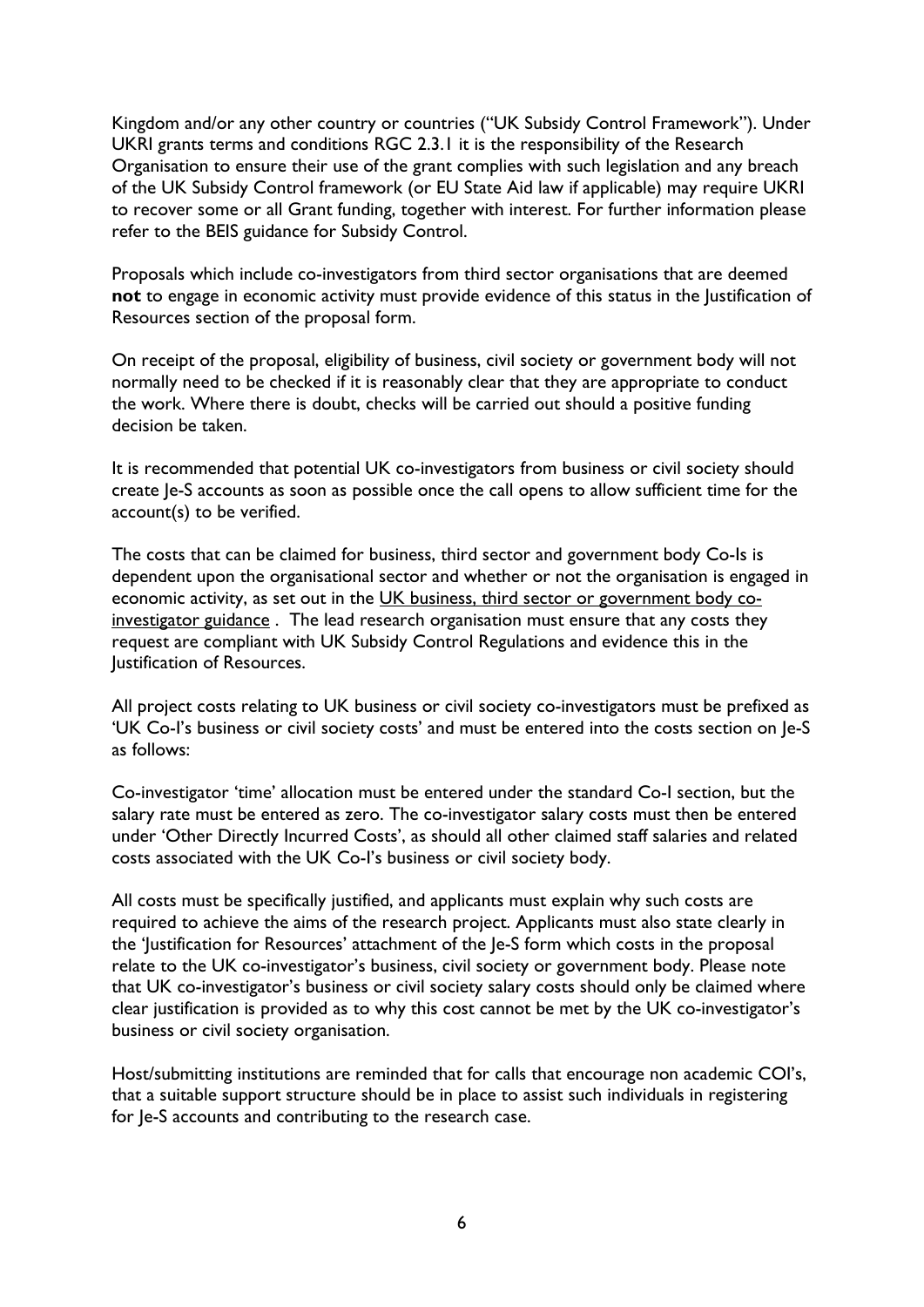The ESRC 'Business, Third Sector and Government Body' Co-I policy does not apply to eligible PSRE organisations (see page 3 for eligibility ruling). Such organisations can apply under the standard fEC rules.

#### <span id="page-6-0"></span>**International co-investigators**

Please note that any academic researcher (PhD or equivalent) from an established International Research Organisation of comparable standing to an ESRC-eligible UK research organisation will be eligible to be listed as an international co-investigator under this call. Applicants are reminded that international costs must not exceed 30% of the full 100% fEC cost of the grant. However, the total of these costs and the costs for UK coinvestigators in business, civil society of government bodies must not exceed 30% of the full 100% fEC cost of the grant.

It is recommended that potential overseas based co-investigators should contact the ESRC case officer in the first instance if their organisation is not selectable as part of the Je-S person account registration process.

Applicants must also state clearly in the 'lustification for Resources' section of the Je-S form which costs in the application relate to international research organisations.

#### <span id="page-6-1"></span>**Objectives**

The objectives of the proposed project should be listed in order of priority, and should be those that the investigators would wish UKRI to use as the basis for evaluation of work upon completion of any project grant awarded. *(4000 character limit)*

#### <span id="page-6-2"></span>**Resource summary**

The outline call will be subject to the full Economic Cost (fEC) funding model. If successful, ESRC will meet 80% of the full economic costs on proposals submitted and the host institution is expected to support the remaining 20%.

All costs expected to be covered by ESRC funding should be included in this section; however, it is not expected that financial details will be precise at this stage. All prices and salaries should be calculated at current rates. Costs will need to be broken down as described in the ['Resource Summary' section of the Je-S help text for outline proposals.](https://je-s.rcuk.ac.uk/Handbook/pages/OutlineProposals/ResourceSummary.htm)

#### <span id="page-6-3"></span>**Summary**

Provide a plain English summary of the research you propose to carry out in a language that could be publicised to a general, non-academic audience. *(4000 character limit)*

#### <span id="page-6-4"></span>**Project partners**

If you have secured a commitment from another funding body or organisation to provide additional resources for this project, please give details of the organisation.

#### <span id="page-6-5"></span>**Notes and comments**

Please note that this section is purely for use in drafting the proposal. Any notes/comments added will *not* be included in data submitted with this proposal.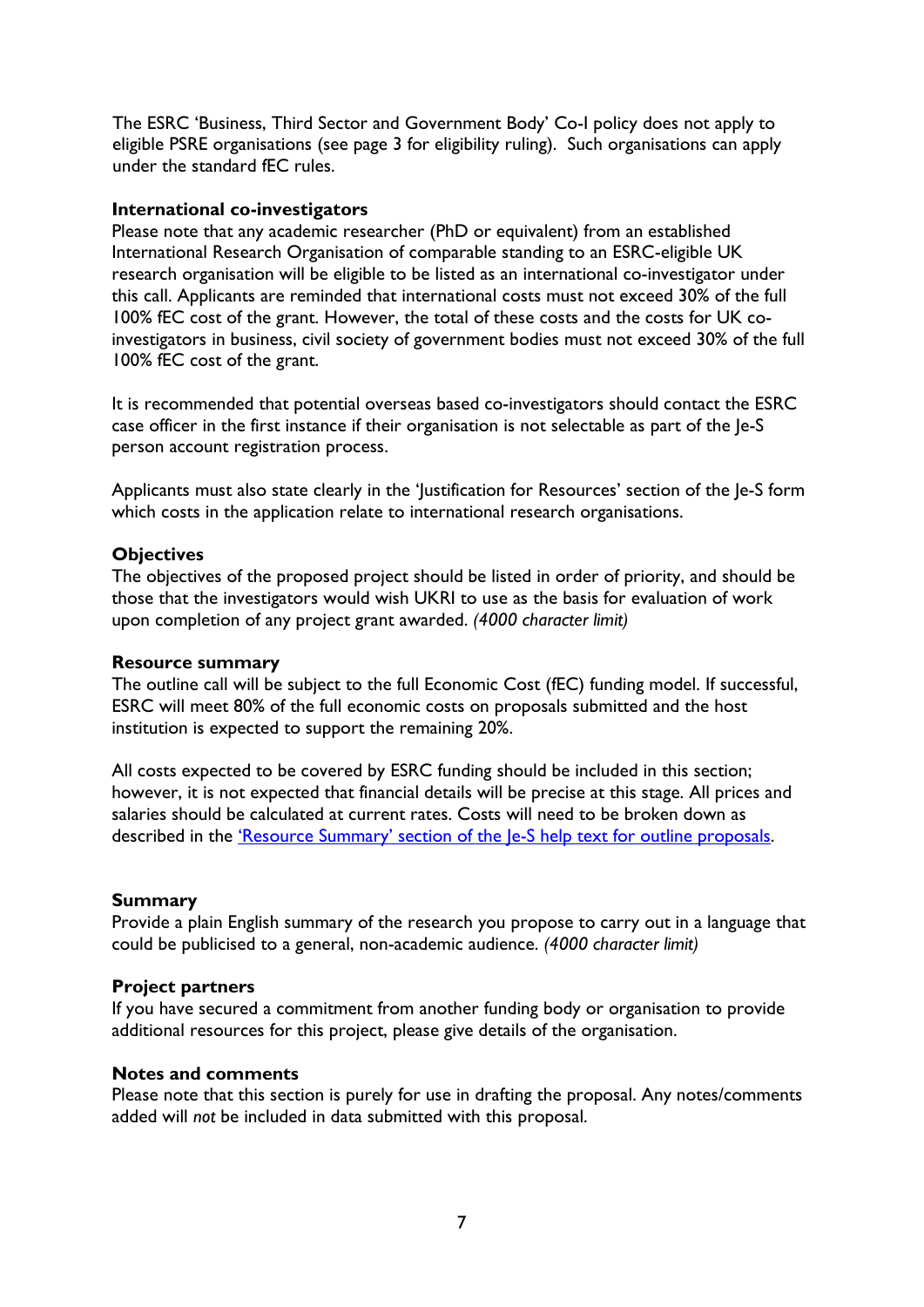# <span id="page-7-0"></span>**Attachments**

It is important that applicants **only submit** the supporting attachments specified in this document. We reserve the right to reject applications that do not include the required attachments or include attachments not specified in this guidance.

Attachments should be uploaded as PDF (rather than word) to ensure automated conversion does not cause problems with maximum length. Attachments should be in font size 11 with 2cm margins.

A case for support is the only mandatory Je-S attachment against outline proposals. However the attachments below are also mandatory for this call and **must** be included (*the Je-S system will not prompt you to include these documents, it is your responsibility to ensure this detail is included*):

- Case for support (four A4 pages max)
- Justification of resources (one A4 page max)

The following attachement is **optional**:

• Other attachments - list of key publications (one A4 page max).

<span id="page-7-1"></span>**No** other attachments are permitted. Please **do not** upload CVs.

### **Case for support** *(maximum of four sides of A4)*

The case for support is the body of your research proposal. It must not exceed four sides and should cover the main features of the research. Include details of any potential for linkages to other research activities (for example, those supported by other funding bodies in the UK or overseas).

The case for support must include:

- an introduction that sets out the aims and objectives of the research in context. It should briefly sketch the main work on which the research will draw. Any relevant policy or practical background should be included.
- the research questions you will address. These should be written out clearly in plain English.
- a description of the proposed research methods and explanation of the reasons for their choice. Particular care should be taken to explain any innovation in the methodology or where you intend to develop new methods.
- a clearly stated framework and methods for analysis, including an explanation of the reasons for their choice.
- an explanation on the steps you will take, to provide opportunities for users to benefit from your research, and to ensure that your research has maximum economic and societal impact.
- the expected outputs both academic and those orientated to (potential) users (articles, papers, datasets, events, etc). Where possible, describe the expected impact.

Using up to one page of the four sides in the 'case for support' attachment, applicants **must include**:

• a management plan explaining how they will provide leadership to a potentially diverse group of academic and (as appropriate) non-academic collaborators, how the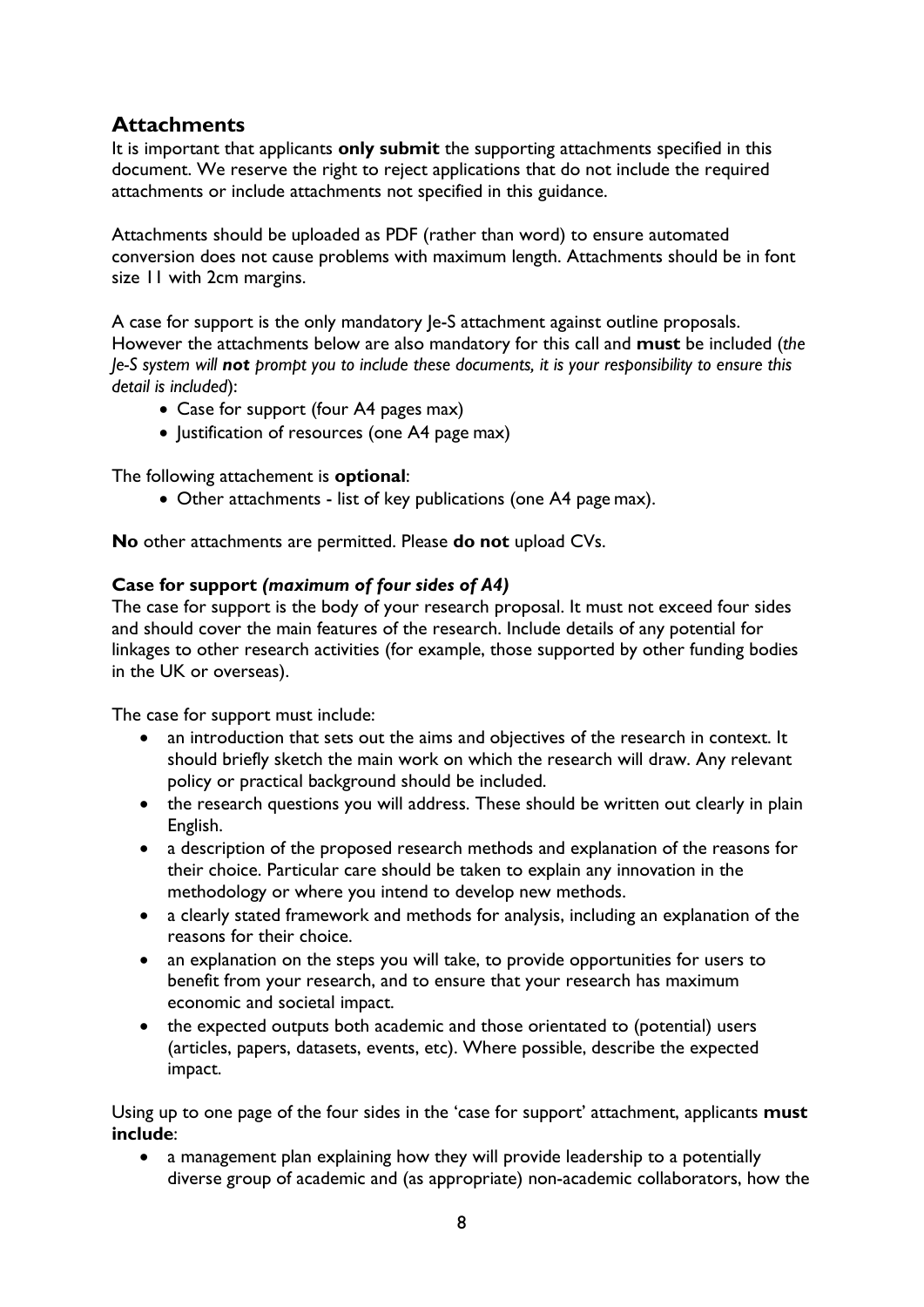proposed programme of activities and its outputs will be managed, and the role and function of any advisory or management groups. This section should include:

- o how various work-streams in the proposal will be co-ordinated and managed and briefly detail project management resources and administrative support.
- o how the grant's leadership will provide adequate operational capabilities and resources to meet the demands of the research.
- o consideration of equality, diversity, and inclusion; and evidence that any partnerships are equitable.
- an outline of your commitment and plans regarding capacity-building and the professional development of researchers at all stages of their career. This detail will need to be further developed at the full phase of the call.

Applicants must ensure the proposed research will be carried out to a high ethical standard and must clearly state how any potential ethical and health and safety issues have been considered and will be addressed ensuring that all necessary ethical approval is in place before the project commences and all risks are minimised. The ESRC's framework for research ethics (https://esrc.ukri.org/funding/guidance-for-applicants/research-ethics/) contains a full explanation of our approach, with guidance for applicants.

Please refer to the **Je-S** helptext for further guidance.

#### <span id="page-8-0"></span>**Justification of resources** *(maximum of one side of A4)*

This statement should be used to justify the resources required to undertake the research project, and to confirm the feasibility of the proposed activity within the requested budget. Explain why the indicated resources are needed, taking account of the nature and complexity of the research proposed.

Proposals which include co-investigators from third sector organisations that are deemed **not** to engage in economic activity must provide evidence of this status within the Justification of Resources statement.

Please refer to the *le-S* helptext for further guidance.

#### **List of key publications**

*(optional for this call)*

The bibliography (for references cited in the proposal only) should be attached. Please note publications not cited in the proposal should not be added here.When uploading to Je-S, please ensure you upload as 'other'.

## <span id="page-8-1"></span>**Proposal classifications**

The information provided in this section will be used by us to identify appropriate reviewers.

It would therefore assist us greatly if you could populate the Research Area/Qualifiers/Keyword sections to provide a comprehensive description of your area of expertise.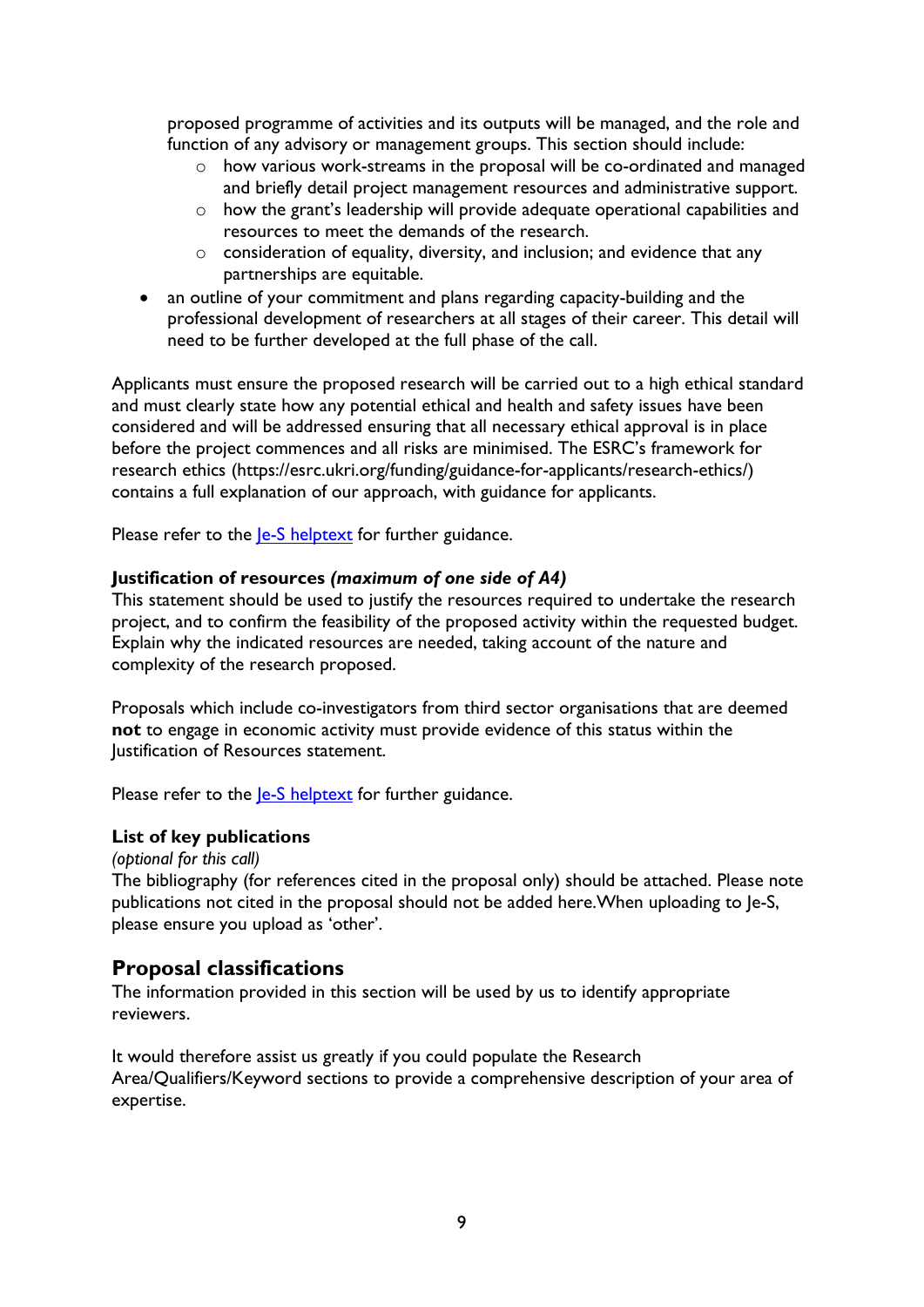The Proposal classification area is a harmonised (and expanded) structure agreed with all UKRI councils. Therefore, if your area of expertise crosses the remits of more than one council you will now only need to provide the information once.

It is an **essential requirement** that your **primary research area is in the social sciences**. We strongly encourage inter/multidisciplinary working both within and beyond the social sciences, as long as **at least 50%** of the proposed programme of research is **within ESRC remit** for the open element of the call. *For proposals submitted under the resilience highlight notice, at least 50% of the proposed programme of research must fall within the combined remit of ESRC and AHRC*

Please refer to the list of [research areas that fall within ESRC remit](https://esrc.ukri.org/funding/guidance-for-applicants/is-my-research-suitable-for-esrc-funding/discipline-classifications/) for further information.

## <span id="page-9-0"></span>**Submit your proposal**

Please ensure that you have completed all attachments that are mandatory requirements against this specific call, although they may not be standard mandatory attachments on Je-S. After all mandatory sections have been completed, the submit button will appear across the top menu bar. The submit button will route your finalised proposal to the authorising facility within your organisation (as explained in the Registration section above). Please note that the proposal must be formally submitted by your organisation before **16:00 on 20 September 2022***.* 

## <span id="page-9-1"></span>**Commissioning timetable**

- Call for outline proposals issued 23 June 2022
- Deadline for submitting outline proposals 16.00 on 20 September 2022
- Shortlisting meeting for outline proposals December 2022
- Full call (invitation only) open January 2023
- Full call close March 2023
- Full call panel meeting July 2023
- Decisions to applicants **August 2023**
- Grants commence 1 October 2023

<span id="page-9-2"></span>**Tracking your proposal**

There are additional document maintenance actions that can be undertaken via the Document actions button. For example, the 'Show submission path' will indicate to you where in the organisation submission chain the proposal currently is located (and who holds current responsibility) - eg owner, approval pool, submitter pool, or submitted to Council.

## <span id="page-9-3"></span>**Further enquiries**

Enquiries relating to ESRC research funding rules and application procedures should be addressed to:

• Email: [LargeGrants2022-23@esrc.ukri.org](mailto:LargeGrants2022-23@esrc.ukri.org)

Enquiries relating to technical aspects of the Je-S form should be addressed to:

• Je-S helpdesk Email: [jeshelp@je-s.ukri.org](mailto:jeshelp@je-s.ukri.org)